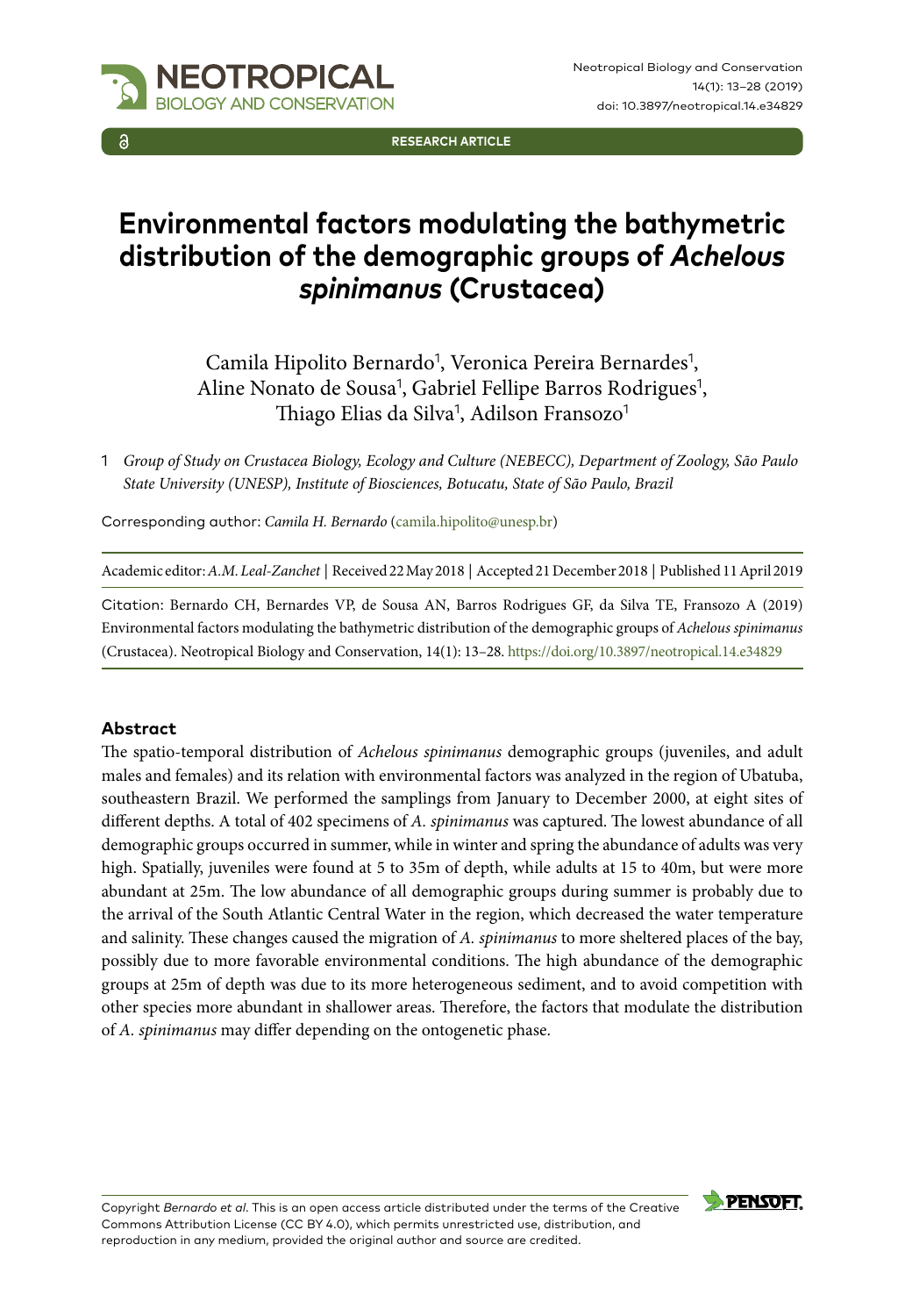#### **Keywords**

Seasonal migration, SACW, ecological niche, interspecific relations

## **Introduction**

The distribution of marine decapod crustaceans is generally linked to the depth gradient, and determined by one or a set of environmental factors (sediment texture, organic matter content, bottom salinity and temperature) and biotic factors (Mantelatto *et al*., 1995; Fantucci *et al*., 2009). In addition, Guillory *et al*. (2001) and Andrade *et al*. (2014) showed that habitat selection by individuals depends on the specific physiological needs of each life cycle phase. However, understanding the distribution patterns of benthic populations is difficult due to the extension of the marine environment and the complex interactions between species and environmental factors (Shirley *et al*., 1990). Therefore, studies in small areas, such as coves and bays, can help to understand the interactions between these invertebrates and the environmental factors (Braga *et al*., 2007).

The northern coast of the State of São Paulo has a high number of bays due to its proximity to the hills of Serra do Mar (Mahiques, 1995). This conformation allowed the formation of microhabitats that favor the development and establishment of the marine biota (Negreiros-Fransozo *et al*., 1991). However, due to the presence of a rich biota, the Ubatuba region is intensely exploited by trawl fisheries targeting shrimps of commercial interest. Trawling is considered predatory and disturbs the benthic communities (Mantelatto *et al*., 2016).

The swimming crab *Achelous spinimanus* (LATREILLE 1819) is part of the trawling bycatch fauna in Ubatuba (Fransozo et al., 2016; Mantelatto et al., 2016; Bertini et al., 2010ab). This species is considered an important element in the food chain, influencing the dynamics and organization of this environment (Bertini and Fransozo, 2004; Mantelatto and Fransozo, 1999). In addition, *A. spinimanus* reaches an appropriate size and its flavor is suitable for consumption, which makes it a fishing resource (Santos *et al*., 1995, Andrade *et al*., 2017). This swimming crab is distributed in the Western Atlantic, occurring from New Jersey (USA) to the State of Rio Grande do Sul (Brazil), where it is captured from the tidal zone to a depth of 90 m (Melo, 1996).

*Achelous spinimanus* has already been studied by other researchers. For instance, in the Ubatuba region (SP) Santos *et al*. (1994, 2000), Lima *et al*. (2014) and Sousa *et al*. (2018) studied its ecological distribution, and Santos and Negreiros-Fransozo (1999) its reproductive cycle. Branco and Lunardon-Branco (2002) reported its trophic ecology in Armação do Itapocoroy, Penha (SC). Ripoli *et al*. (2007) studied its population dynamics in a coastal stretch of Frade Island in Vitória (ES). De Carli *et al*. (2016) reported its fecundity and morphometry on the coast of São Paulo, and Andrade *et al*. (2017) reported its reproductive and population traits in Macaé (RJ). Despite all these studies with *A. spinimanus*, nothing is known about the spatiotemporal distribution of its demographic groups. A differential spatio-temporal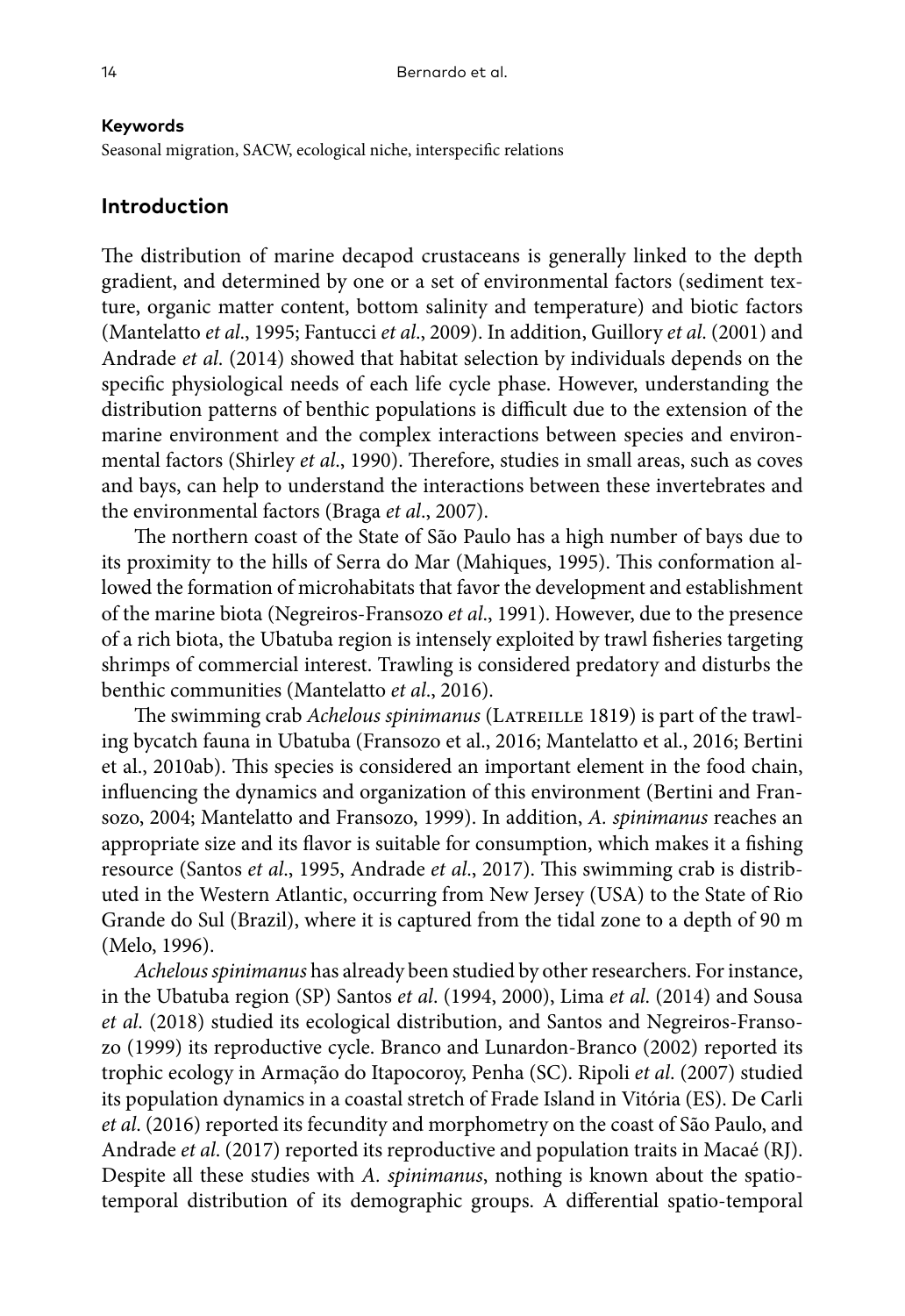distribution for demographic groups has been reported for other swimming crabs such as *Callinectes ornatus* ORDWAY 1863 (Andrade *et al.*, 2014), *Callinectes danae* Smith 1869 (Barreto *et al*., 2006 and Antunes *et al*., 2015) and *Arenaeus cribrarius* (Lamarck 1818) (Silva *et al*., 2018). In view of that, we believe that *A. spinimanus* also shows this pattern. Thus, this study analyzed the distribution of *A. spinimanus* demographic groups in relation to depth, months, and environmental factors (bottom temperature and salinity, phi and organic matter) in the Ubatuba region, from January to December 2000. With this information we will expand the knowledge on the biology of *A. spinimanus*, and help to develop more precise management strategies. These strategies are needed since Ubatuba is under intense exploitation by artisanal shrimp fisheries and *A. spinimanus* is commonly caught as a bycatch.

# **Methods**

## **Study area**

The region of Ubatuba, in the northern coast of the state of São Paulo, southeastern Brazil, is a region of faunistic transition between tropical and subtropical regions, and thus an important area for research on crustaceans (Mantelatto *et al*., 2004 and Boschi, 2000). According to Pires (1992), Ubatuba is strongly influenced by three water masses: South Atlantic Central Water (SACW), with low temperature and salinity; Tropical Water (TW), with high temperature and salinity; and Coastal Water (CW), with high temperature and low salinity.

# **Data collect**

Swimming crabs were collected monthly in the Ubatuba region with a fishing boat equipped with two double rig nets, in the period from January to December 2000. A total of eight depths (5, 10, 15, 20, 25, 30, 35 and 40 m) were delimited and monthly trawled over a 30-min period (about 2 km each) covering a sampling area of about 18.000 m<sup>2</sup> (Figure 1). An ecobathymeter coupled with a GPS was used to record depth at sampling sites. In each depth, samples of the substratum and water from the bottom were monthly collected for analysis of environmental factors. Water was collected with a Nansen bottle in order to obtain the temperature and the salinity. Surface water was sampled also for the temperature. The temperature (°C) was measured with a mercury thermometer and salinity (ppt) using an optical refractometer.

Sediment samples were obtained with a Van Veen grab  $(0.025 \text{ m}^2)$  to analyze sediment grain size composition and organic matter content. Sediment samples were transported to the laboratory and oven-dried at 70°C for 48 h. For the analysis of grain size composition, two subsamples of 50 g were treated with 250 mL of NaOH solution (0.2 mol/L) and stirred for 5 min to release silt and clay particles. Next, the subsamples were rinsed on a 0.063 mm sieve. Grain size composition fol-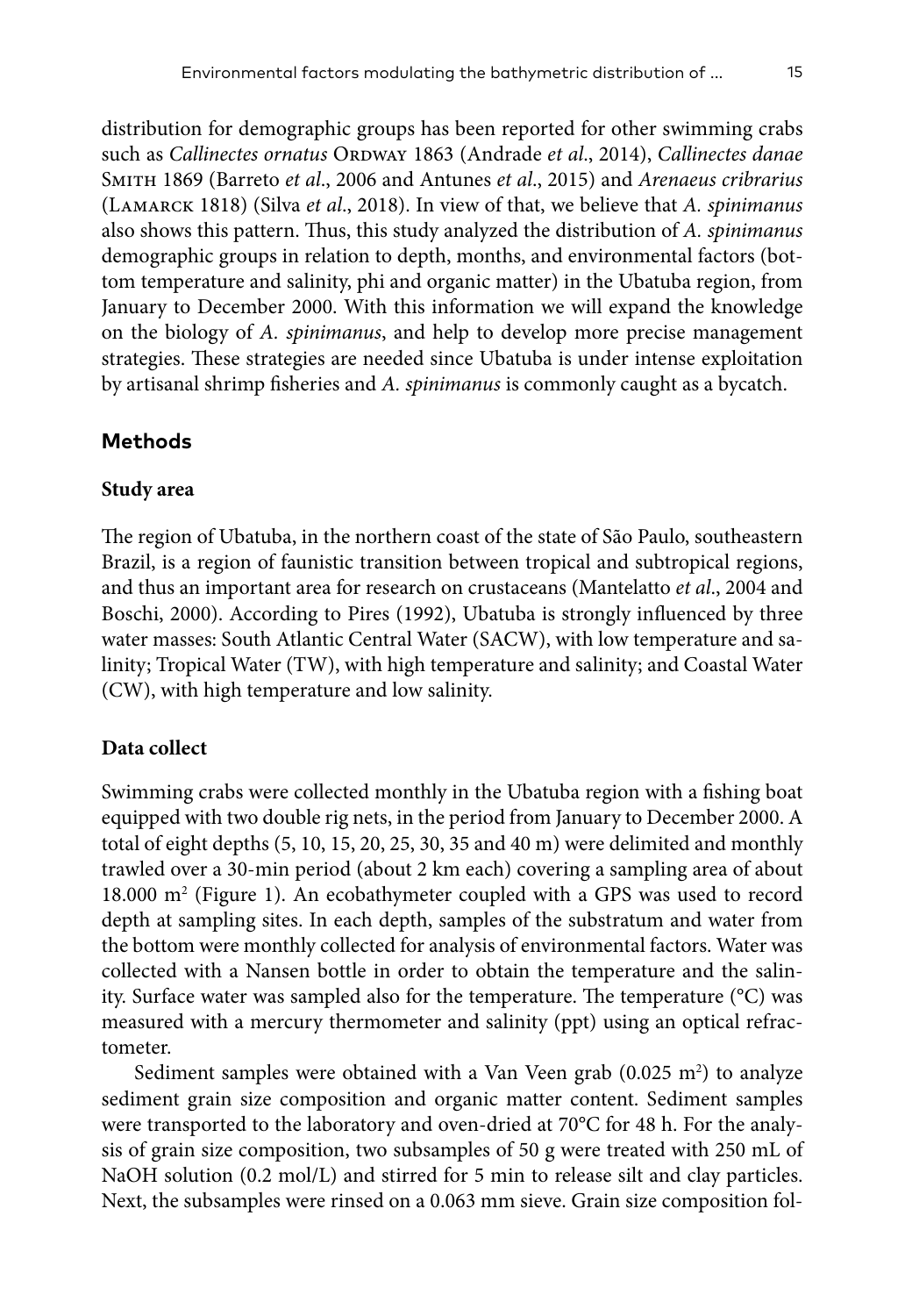

**Figure 1.** Location of the study region, indicating the depths sampled.

lowed the Wentworth (1922) American standard, for which sediments were sieved at: 2 mm (for gravel retention); 2.0-1.0 mm (very coarse sand); 1.0-0.5 mm (coarse sand); 0.5-0.25 mm (medium sand); 0.25-0.125 mm (fine sand) and 0.125-0.063 mm (very fine sand). Smaller particles were classified as silt and clay.

The three most quantitative important sediment grain size fractions were defined according to Magliocca and Kutner (1965): Class A – sediments in which gravel (G), very coarse sand (VCS), coarse sand (CS), and medium sand (MS) account for more than 70% of the sample weight. In Class B, fine sand (FS) and very fine sand (VFS) constitute more than 70% by of the sample weight. In Class C, more than 70% of the sediments are silt and clay (S+C). *Phi* values were calculated using the formula *phi* = – log<sub>2</sub>d, where d = grain diameter (mm), in which the following scale was obtained:  $-2 = phi < -1$  (G);  $-1 = phi < 0$  (VCS);  $0 = phi < 1$  (CS);  $1 = phi$  $<$  2 (MS); 2 = *phi*  $<$  3 (FS); 3 = *phi*  $<$  4 (VFS); and *phi*  $\ge$  4 (S+C). From these scales, measures of central tendency were calculated in order to determine the most frequent grain size fraction in the sediment. These values were calculated from data extracted from cumulative curves of sediment frequency distribution. The values corresponding to the 16th, 50th and 84th percentiles were used to determine the mean diameter (md) using the formula md = *phi*16 + *phi*50 + *phi*84/3 (Suguio, 1973). These three categories were further combined to form nine different groups:  $PA = (MS + CS + VCS + G)$ >70%;  $PAB =$  prevalence of A over B (FS + VFS); PAC = prevalence of A over C  $(S + C)$ ; PB = (FS + VFS) >70%; PBA = prevalence of B over A; PBC = prevalence of B over C; PC =  $(S + C)$  >70%; PCA = prevalence of C over A; PCB = prevalence of C over B. Finally, organic matter content of sediment was estimated as the difference between initial and final ash-free dry weights of two subsamples (10 g each) incinerated in porcelain crucibles at 500°C for 3 h.

## **Laboratory procedures**

The individuals were identified according to Melo (1996), separated by sex by abdominal morphology (triangular - males, rounded - females) and the number of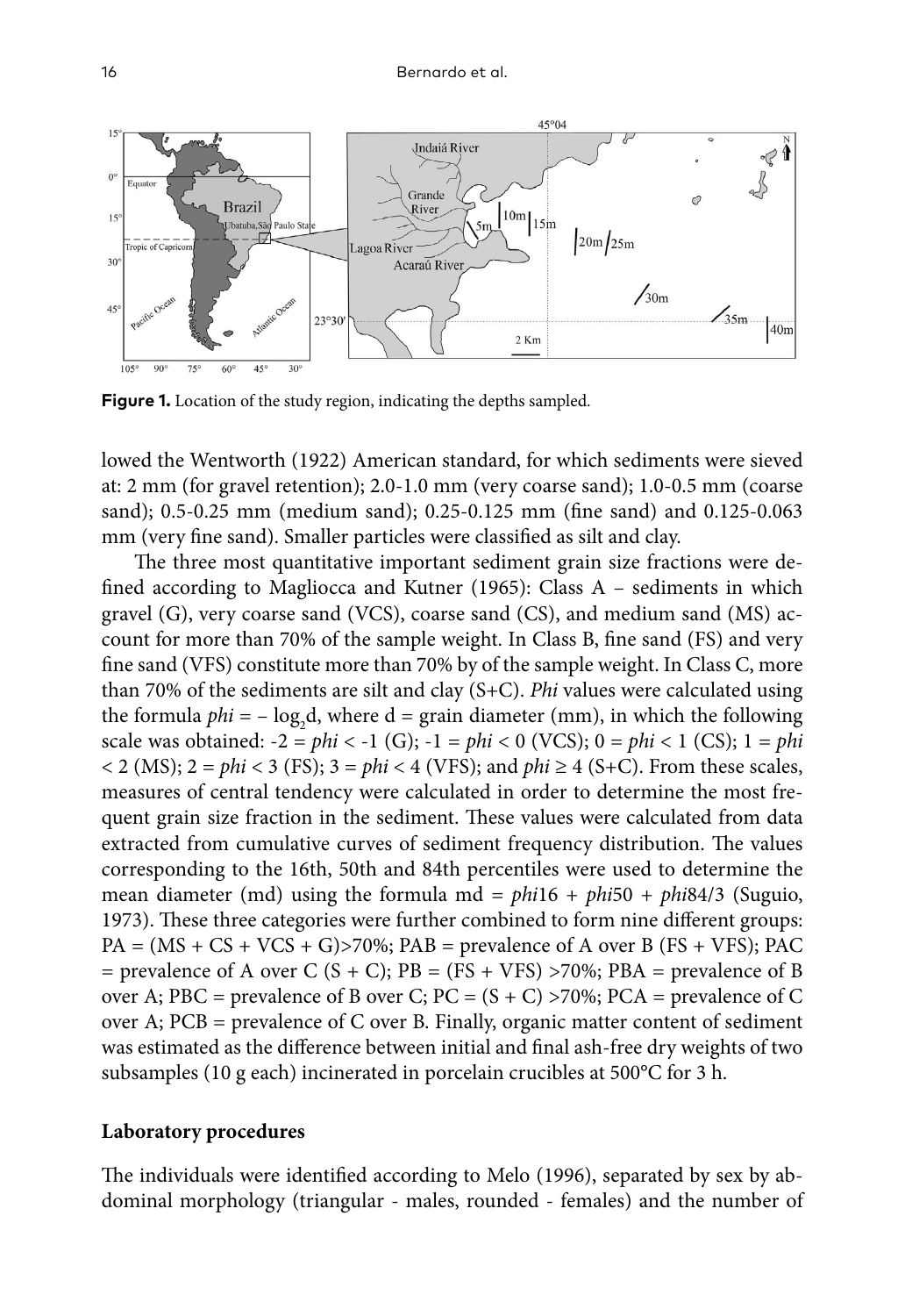pleopods (2 pairs - male, 4 pairs - female). Individuals with the sealed abdomen were considered immature (IM), and those with the unsealed abdomen were considered adult. The individuals were separated into demographic groups: juveniles (immature males + immature females), adult males and adult females.

#### **Data analysis**

The normality and homoscedasticity were tested by the Shapiro Wilk and Levene tests, respectively. The environmental variables and the abundance of the demographic groups were compared between the depths and the months sampled, using the Kruskal-Wallis statistical test, complemented by Dunn's multiple comparison test (Zar, 1996). The Mann-Whitney test was performed between the surface and bottom temperatures in the months and depths. A Redundancy Analysis (RDA) was used in order to detect possible relationships between the abundance of the demographic groups and the environmental factors (bottom temperature and salinity, phi and organic matter) (Oksanen *et al.*, 2013). The variables were considered biologically significant according to Rakocinski *et al.* (1996) (i.e.  $\geq \pm 0.4$ ).

Two correspondence analyzes (CA) were made with the demographic groups mentioned above: one with the different depths and another with the months. The observed associations of both variables (abundance group and bathymetric distribution) and (abundance group and months) were summarized by the frequency of each cell in the table and then placed in a geometric dimensional space. The statistical significance of the values and proportion was evaluated using the chi-square test (χ2), with simulated p-value (based on 2000 permutations) (Nenadic and Greenacre, 2007).

## **Results**

Mean bottom temperature was  $23.6 \pm 2.3$ °C, ranging from 16.6 to 23.7°C, with a significant difference between months ( $H = 39.8$  and  $p \le 0.05$ ) and between depths  $(H = 28.7$  and  $p < 0.05$ ) (Figure 2a and Table 1). Mean surface temperature was  $23.5 \pm 2.7$ °C, ranging from 18.8 to 23.5°C, and it was significantly different between months ( $H = 88.6$  and  $p < 0.05$ ). A thermocline was observed from January to April (Figure 2a and Table 1) and at depths above 15 m (Figure 2b and Table 1). Mean salinity was  $34.6 \pm 2.1$ , ranging from 30 to 40. The highest salinity was recorded in June (Figure 3a), whilst the lowest occurred in May and September (Figure 3a and Table 1) (H = 62.1 and p <0.05) and (H = 47.0 and p <0.05), respectively. The sediment at depths of 5−15 m had high phi values, characterizing a very fine sediment, and also the highest organic matter content. At 20 m of depth and below, phi values decreased, indicating a more heterogeneous sediment, and the organic matter decreased too (Figure 4).

A total of 402 specimens of *A. spinimanus* was collected, 28 juveniles, 105 adult males, and 269 adult females. Only juveniles were found at the shallowest sites (5−10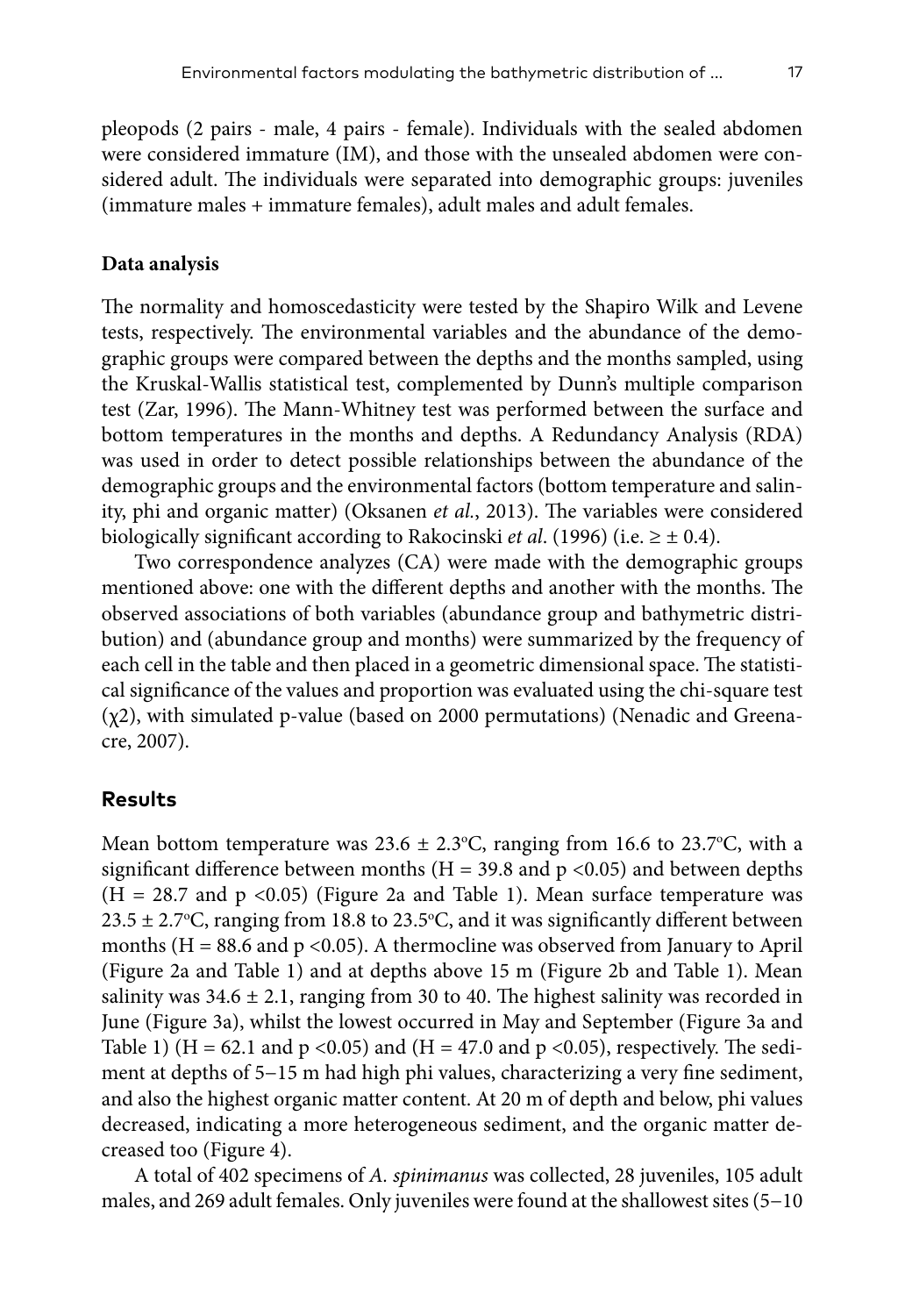

**Figure 2.** Mean and standard deviation of the bottom (B.T.) and surface (S.T.) temperatures sampled monthly (a) and depth (b) in the year 2000.  $*$  Mann-Whitney test,  $p < 0.05$ .



**Figure 3.** Mean and standard deviation of the bottom salinity sampled monthly (a) and by depth (b) in the year 2000.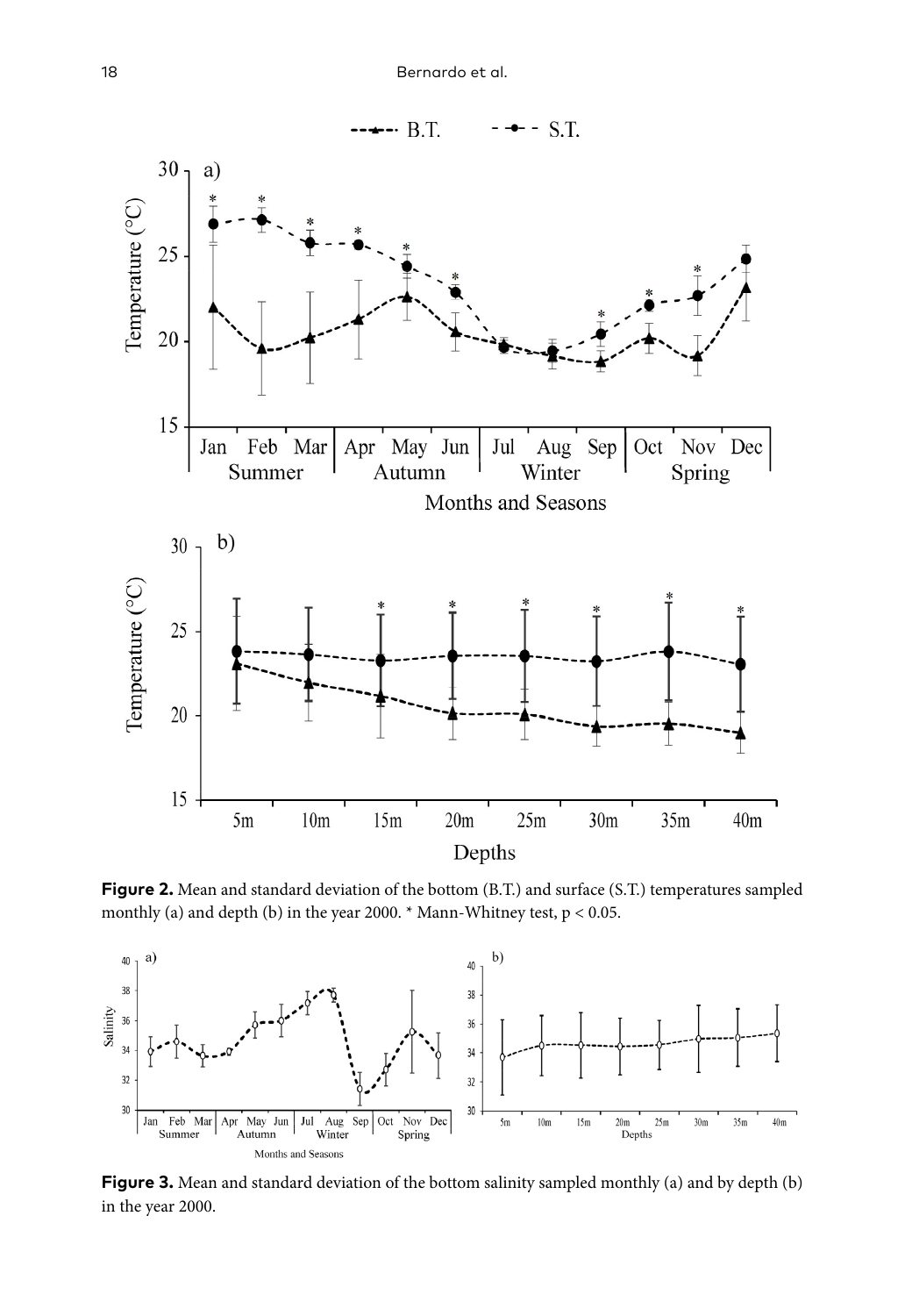**Table 1.** Mean and standard deviation (±SD) of bottom temperature (BT), surface temperature (ST) and bottom salinity (BS), recorded months and depths. Dunn test result; equal letters have no statistical difference (p> 0.05).

| Months          | $BT \pm SD$      | Dunn         | $ST \pm SD$      | Dunn     | $BS \pm SD$      | Dunn        |
|-----------------|------------------|--------------|------------------|----------|------------------|-------------|
| Jan             | $22.02 \pm 3.62$ | ab           | 26.89±1.06       | ab       | 33.91±1.00       | abcdf       |
| Feb             | $19.60 \pm 2.73$ | a            | $27.14 \pm 0.72$ | a        | 34.58±1.12       | abcfg       |
| Mar             | $20.22 \pm 2.66$ | a            | 25.79±0.74       | abc      | 33.62±0.74       | bcd         |
| Apr             | $21.31 \pm 2.29$ | ab           | $25.68 \pm 0.25$ | abc      | $33.91 \pm 0.23$ | abcd        |
| May             | $22.62 \pm 1.37$ | b            | $24.42 \pm 0.69$ | bce      | 35.70±0.88       | aefg        |
| Jun             | $20.58 \pm 1.10$ | ab           | 22.89±0.42       | cef      | $36.00 \pm 1.08$ | efg         |
| Jul             | $19.83 \pm 0.38$ | ab           | $19.68 \pm 0.38$ | d        | $37.16 \pm 0.77$ | eg          |
| Aug             | $19.16 \pm 0.80$ | a            | 19.45±0.66       | d        | 37.70±0.45       | $\mathbf e$ |
| Sep             | $18.85 \pm 0.63$ | a            | $20.43 \pm 0.71$ | df       | $31.41 \pm 1.10$ | d           |
| Oct             | $20.18 \pm 0.88$ | ab           | $22.12 \pm 0.35$ | def      | 32.70±1.07       | cd          |
| Nov             | $19.18 \pm 1.16$ | a            | $22.68 \pm 1.16$ | def      | $35.25 \pm 2.76$ | abfg        |
| Dec             | 23.15±1.93       | b            | 24.85±0.79       | abce     | 33.66±1.53       | abcdf       |
| Depths          | $BT \pm SD$      | Dunn         | $ST \pm SD$      | Dunn     | $BS \pm SD$      | Dunn        |
| 5m              | $23.11 \pm 2.78$ | $\mathbf b$  | $23.84 \pm 3.10$ | p > 0.05 | 33.69±2.58       | p > 0.05    |
| 10 <sub>m</sub> | 21.98±2.27       | ab           | $23.65 \pm 2.76$ |          | 34.50±2.08       |             |
| 15m             | $21.18 \pm 2.47$ | abc          | $23.29 \pm 2.72$ |          | $34.52 \pm 2.24$ |             |
| 20m             | $20.16 \pm 1.54$ | abc          | 23.56±2.56       |          | 34.44±1.95       |             |
| 25m             | $20.09 \pm 1.48$ | ac           | $23.56 \pm 2.72$ |          | 34.55±1.69       |             |
| 30 <sub>m</sub> | $19.39 \pm 1.18$ | $\mathsf{C}$ | $23.24 \pm 2.64$ |          | 34.97±2.31       |             |
| 35m             | $19.55 \pm 1.27$ | $\mathsf{C}$ | $23.81 \pm 2.89$ |          | $35.05 \pm 1.98$ |             |
| 40 <sub>m</sub> | $19.01 \pm 1.22$ | $\mathsf c$  | $23.06 \pm 2.80$ |          | 35.36±1.96       |             |



 $\Box$  Class A (%)  $\Box$  Class B (%)  $\Box$  Class C (%) • Organic-matter • Phi

**Figure 4.** Percentages of granulometric classes and mean values of organic matter in the depths sampled at Ubatuba. A: Class A (gravel, very coarse sand, coarse and medium). B: Class B (fine and very fine sand). C: Class C (silt + clay).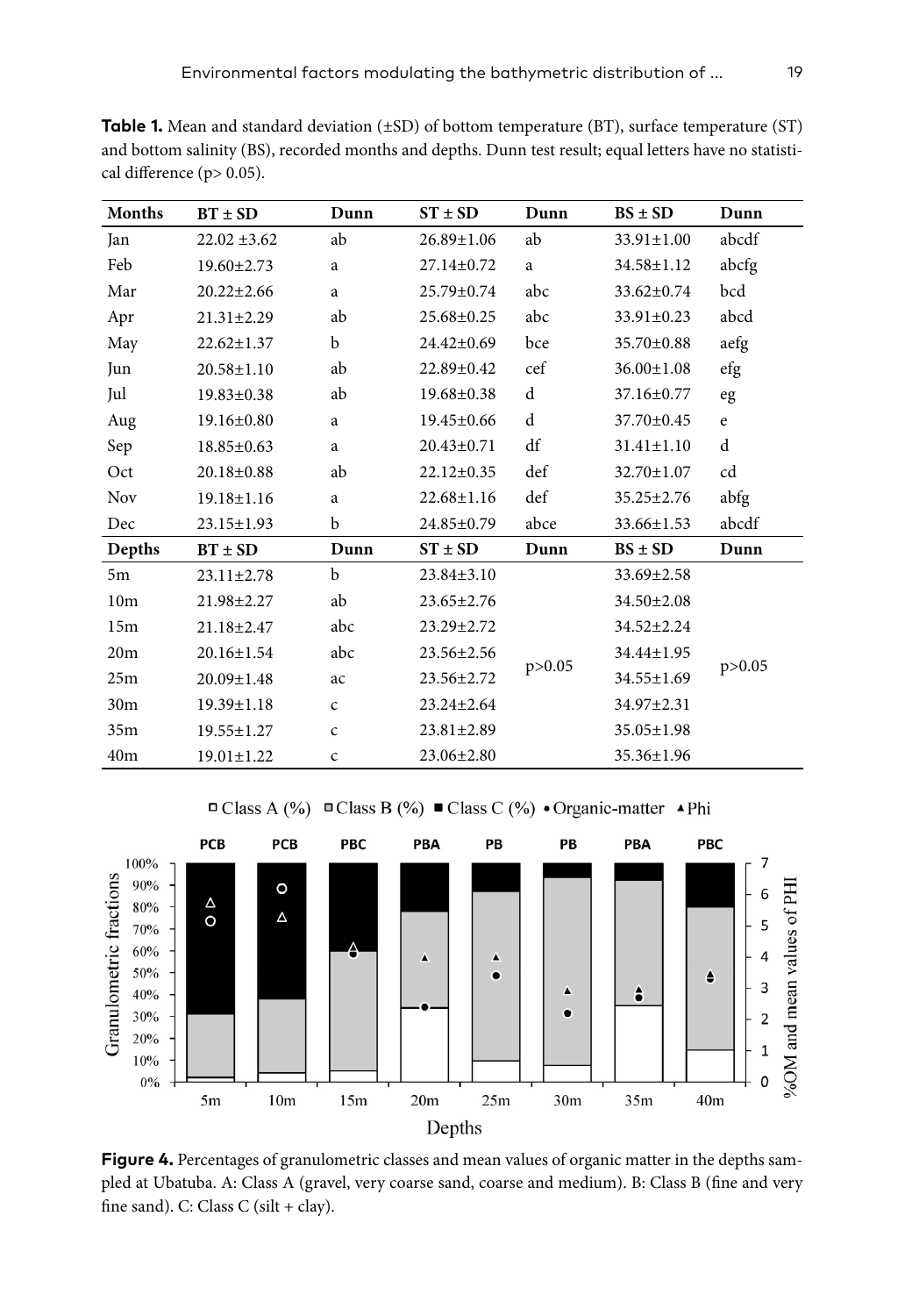m), while adults of both sexes were more abundant at 20−25 m of depth (Figure 5). The abundance of juveniles was not correlated with any depth (Figure 6a). Temporally, the lowest abundance of all demographic groups occurred in summer, while in winter and spring the abundance of adults was very high (Figure 5 and Figure 6b).

The RDA indicated, in axis 1 (67.55%), a positive correlation between juveniles and bottom temperature, phi, and organic matter, and a negative correlation with salinity. Adults, however, were negatively correlated with bottom temperature, phi, and organic matter, and positively with bottom salinity (Figure 7).



 $\Box$  Juveniles  $\Box$  Males  $\blacksquare$  Females

**Figure 5.** Distribution of demographic groups (juveniles, adult males and adult females) of *Achelous spinimanus* in the seasons and depths sampled. The number under the circle represents the total collected at the depth and season of the year.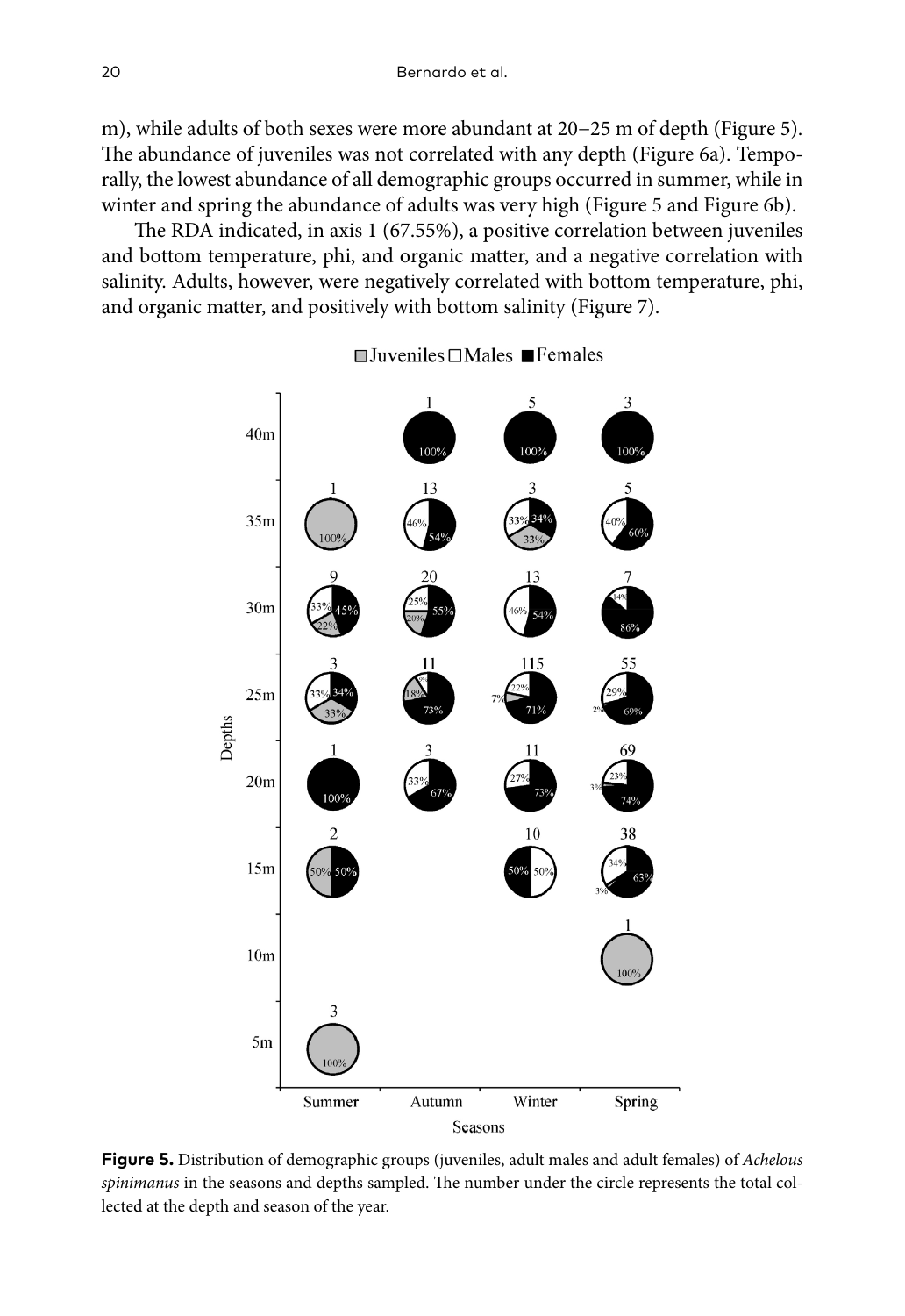

**Figure 6.** Correspondence Analysis of the abundance of demographic groups (AF = adult females, AM = adult males, J = juveniles) of *Achelous spinimanus* by depths (A) and months (B).



**Figure 7.** Redundancy Analysis (RDA) between the demographic groups of *Achelous spinimanus*  (legend in figure 6) and the environmental variables (BT= bottom temperature; BS= bottom salinity; Phi; OM= organic matter).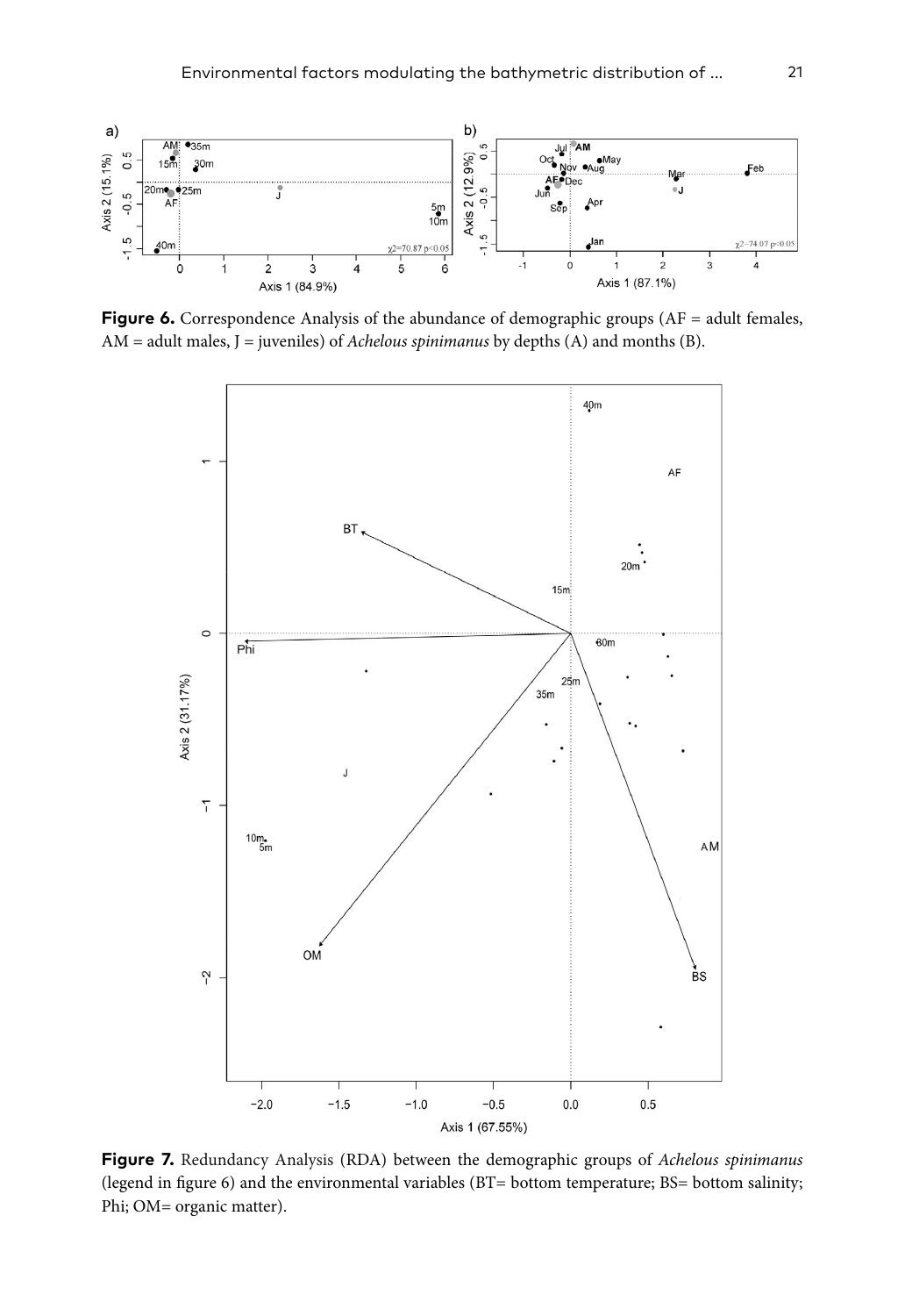# **Discussion**

Our results showed that juveniles and adults of *A. spinimanus* were distributed differentially between depths and months. In Ubatuba, sediment characteristics change according to depth. Due to this change, plus other environmental factors and interspecific interactions, various benthic species of this region are distributed and adapted to certain depth ranges (Bertini and Fransozo, 2004b). The variation in sediment texture and water temperature and salinity are explained by the hydrodynamic regime of Ubatuba, as indicated by our results (Mahiques *et al*., 1998). The interior area of the bay (5−15 m of depth) is composed of fine sediments with a high amount of silt + clay. This occurs due to the bay's low hydrodynamism, which favors the deposition of fine sediments (Mahiques *et al*., 1998). On the other hand, sites with depths of 20 m and below are situated offshore, in a region without physical obstacles and strongly influenced by currents. There, the sediment texture is more heterogeneous and fine/very fine sand predominates, and the amount of organic matter is lower (Bertini *et al*., 2003). In studies by Santos *et al*. (1994), Bertini and Fransozo (2004b) and Mantelatto *et al*. (2016), the swimming crab *A. spinimanus* was more abundant where the substrate was more heterogeneous. This fact explains its higher abundance, in this study, in regions over 20 m of depth. According to Williams (1984), crabs choose sites where their respiratory capacity is not impaired, and by the presence of sites of easier burial. Substrates composed only of very fine sediment, with a high amount of silt  $+$  clay, reduce the capacity to pump water to the gills. Thus, some crab species prefer more heterogeneous substrates.

The RDA showed that water temperature seems to modulate the temporal distribution of *A. spinimanus* demographic groups. The temporal variation of water temperature observed in this study may be related to the seasonal influence of the SACW, since a thermal amplitude occurred from January to March, i.e., when the region is under its influence. This thermocline has already been described by Pires (1992), Bertini *et al*. (2001) and Hiroki *et al*. (2011) along the northern coast of São Paulo. The SACW arrives in the region of Ubatuba, coming from deeper regions. It reaches up to 15 meters in late spring and early summer, causing changes in temperature and salinity, and increasing the primary productivity (Odebrecht and Castello, 2001; Lopes *et al*., 2006).

The changes caused by the arrival of the SACW seem to trigger a seasonal migration of adults to regions where environmental conditions were more favorable to their establishment. Mantelatto *et al*. (2016) found a higher abundance of *A. spinimanus* in spring and summer in sheltered locations of Ubatuba, where there was little influence of this water mass. This seasonal migration helps to explain the low abundance of adults in the first semester of sampling. As of July (winter), when the region was no longer under SACW influence, the abundance of adult *A. spinimanus* increased at all sampling sites, especially at 20−25 m of depth, probably due to the adults' return from the sheltered areas of the bay. However, juveniles were distributed in several depths, including the shallower areas. Thus, the SACW had less in-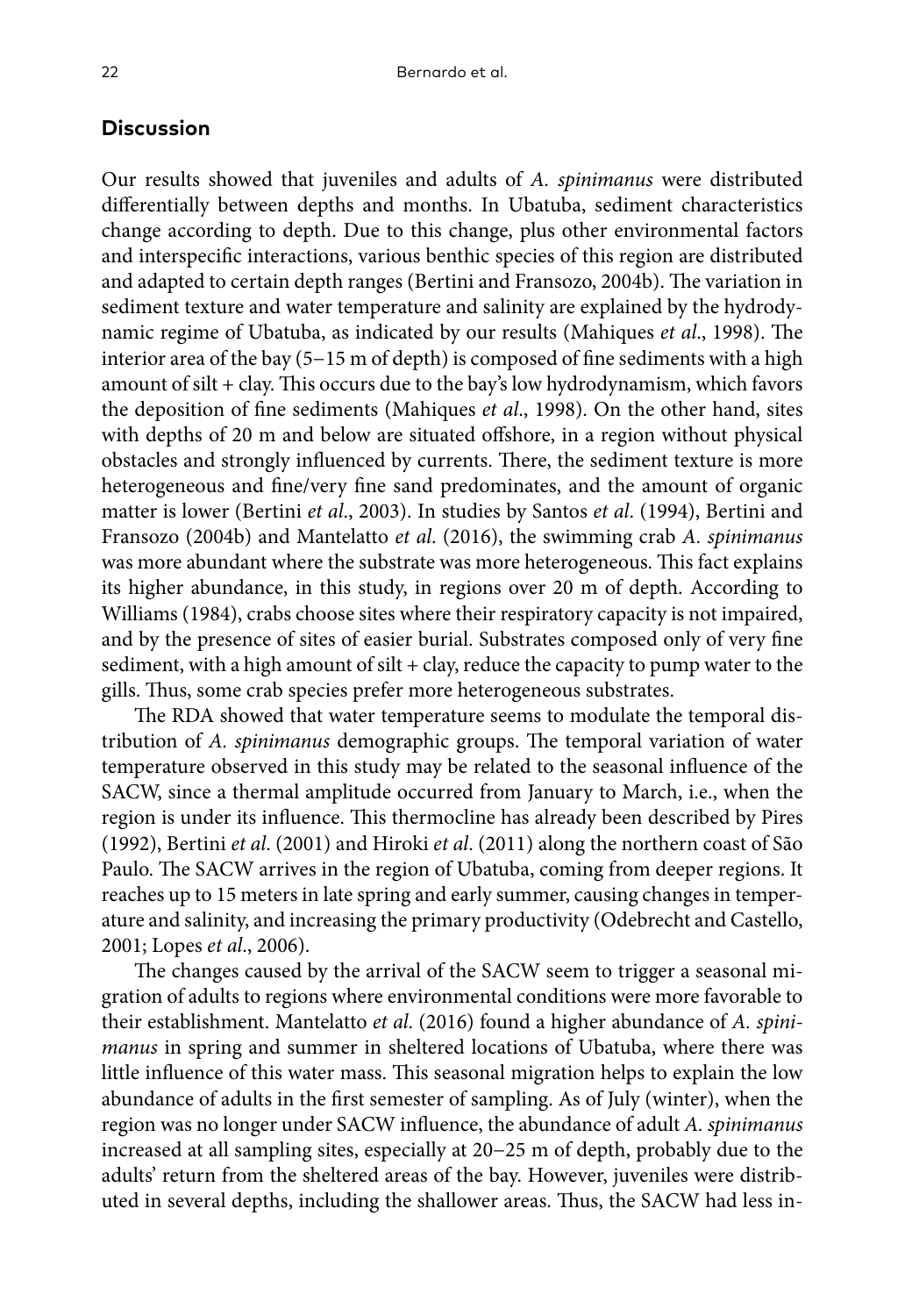fluence on this group and also caused a direct relationship between the abundance of juveniles and the high bottom temperatures of these places.

In addition to the influence of temperature, the RDA indicated that adult abundance was positively correlated to salinity, whereas juvenile abundance was negatively correlated to salinity. Thus, juveniles had a wider distribution and occurred from deeper to shallower areas. The shallow areas have a greater variation in salinity due to freshwater supply from the continent. Adult males and females were more abundant in deeper areas where there was little variation in salinity. Thus, adults of both sexes were related to greater depths in the CA, the males at 15 m and the females at 20−25 m. This result suggests that at this development stage both sexes have practically the same environmental requirements.

 Another factor that seems to modulate the presence of juveniles in shallower areas is the sediment's high organic matter content. According to Hines *et al*. (1987), the high number of juveniles at shallower depths may be related to the greater availability of shelter and food. A higher abundance of juveniles at lower depths was also observed by Santos *et al*. (1995) with *A. spinimanus*, Heck *et al*. (2001) with *Callinectes sapidus* Rathbun 1896, Andrade *et al*. (2014) with *C. ornatus* and Antunes *et al*. (2015) with *C. danae*.

The distribution of all demographic groups of this species seems to be modulated not only by environmental factors, but also by interspecific interactions. According to Bertini and Fransozo (2004b) the swimming crabs *A. cribrarius*, *C. danae*, and *C. ornatus* are very abundant in the depths of 5−15 m (inside the bay). Moreover, *C. danae* and *C. ornatus* show agonistic behavior and territorialism, which hinders the establishment of other species (Andrade *et al*., 2014, Antunes *et al*., 2015). Thus, adults of *A. spinimanus* may have settled mainly outside the bay (at 20 m of depth and below) to avoid competition with these species.

To conclude, this study showed that, as reported for *C. ornatus* (Andrade *et al*., 2014) and *C. danae* (Barreto *et al*., 2006 and Antunes *et al*., 2015), juveniles and adults of *A. spinimanus* were distributed differently between depths and months, corroborating our hypothesis. Juveniles were widely distributed, from shallower areas 5 m deep to areas 35 m deep, and were more abundant in summer, whereas adults were more abundant at greater depths (20−25 m), in winter and spring.

## **Acknowledgments**

The authors extend their thanks to the many colleagues from the NEBECC group who helped us with sampling and laboratory analysis. We are thankful the anonymous reviewers and the editor for the suggestions in the manuscript The authors are grateful to the São Paulo Research Foundation (FAPESP) for providing financial support (# 97/12106-3; # 94/4878-8; 97/12108-6; 97/12107-0 and 98/3134-6) and the Instituto Brasileiro do Meio Ambiente e dos Recursos Naturais Renováveis (IBAMA) for granting permission for the sampling.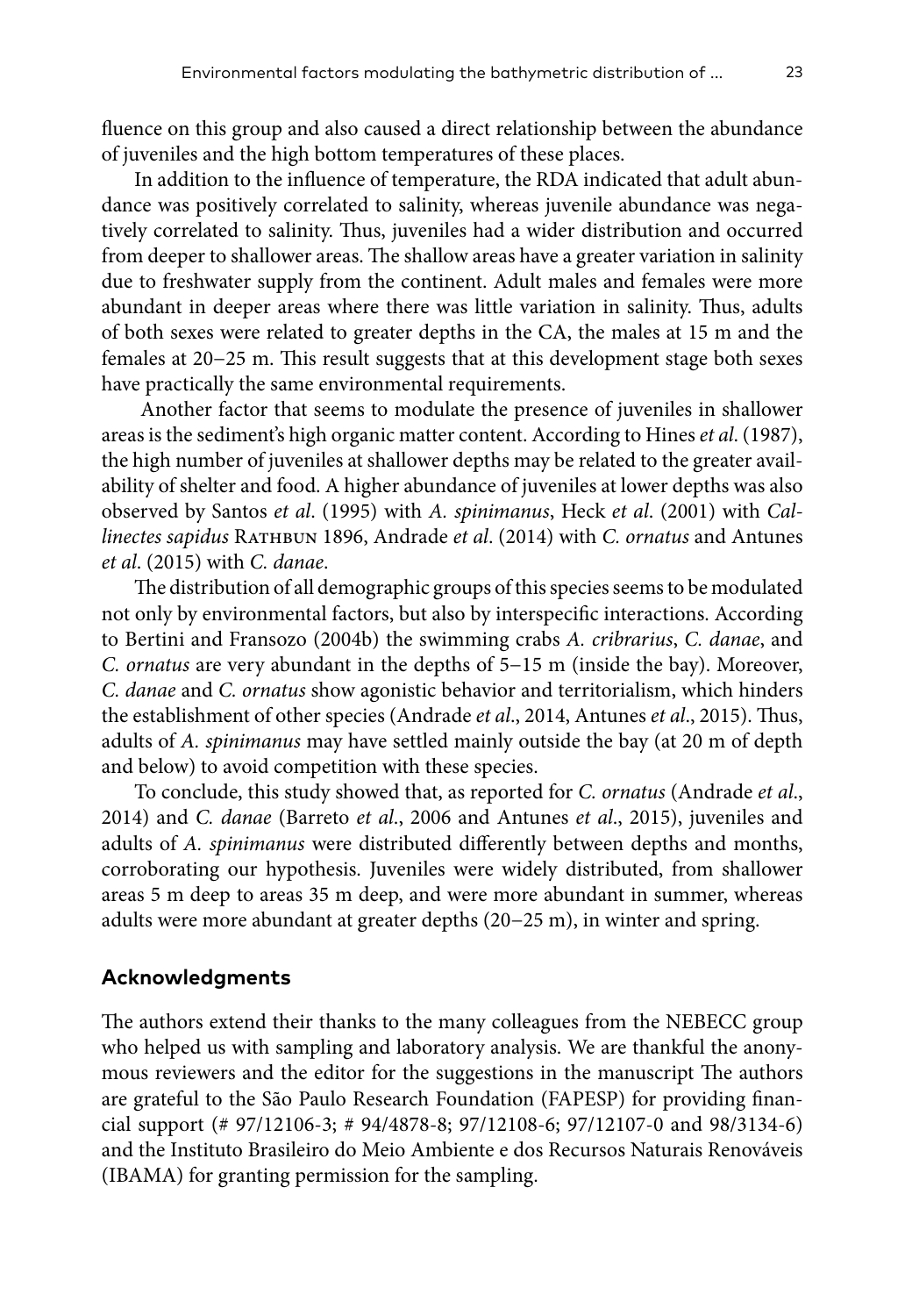# **References**

- ALMEIDA, A.C.; BAEZA, J.A.; FRANSOZO, V.; CASTILHO, A.L.; FRANSOZO, A. 2012. Reproductive biology and recruitment of *Xiphopenaeus kroyeri* in a marine protected area in the Western Atlantic: implications for resource management. *Aquatic Biology*, **17**(1): 57-69.<https://doi.org/10.3354/ab00462>
- ANDRADE, L.S.; COSTA, R.C.D.; CASTILHO, A.L.; FRAMESCHI, I.F.; SANCINETTI, G.S.; FRANSOZO, A. 2017 Reproductive and population traits of the swimming crab *Achelous spinimanus* (Crustacea: Decapoda) in an upwelling region in southeastern Brazil. *Nauplius,* **25**: 1-11.<http://dx.doi.org/10.1590/2358-2936e2017004>
- ANDRADE, L.S.; BERTINI, G.; FRANSOZO, V.; TEIXEIRA, G.M.; BARROS-ALVES, S.P.; FRANSOZO, A. 2014. Differential occupation of habitat as a reproductive strategy of the blue crab *Callinectes ornatus* Ordway, 1863 (Crustacea: Decapoda). *Marine Biodiversity,* **44**: 27-36. <http://10.1016/j.csr.2014.12.005>
- ANTUNES, M.; FRANSOZO, V.; BERTINI, G.; TEIXEIRA, G.M.; FRANSOZO, A. 2015. Abundance and distribution of the swimming crab *Callinectes danae* Smith, 1869 (Crustacea, Decapoda, Portunidae) in the Ubatuba region, southeastern Brazil. *Marine Biology Research,* **11**: 920-932. <https://doi.org/10.1080/17451000.2015.1044998>
- BARRETO, A.V.; BATISTA-LEITE, L.M.A.; AGUIAR, M.C.A. 2006. Maturidade sexual das fêmeas de *Callinectes danae* (Crustacea, Decapoda, Portunidae), nos estuários dos rios Botafogo e Carrapicho, Itamaracá, PE, Brasil. *Iheringia,* **96**(2): 141–146. [https://doi.](https://doi.org/10.1590/s0073-47212006000200003) [org/10.1590/s0073-47212006000200003](https://doi.org/10.1590/s0073-47212006000200003)
- BERTINI, G.; FRANSOZO, A. 2004a. Biodiversity of brachyuran crabs (Crustacea: Decapoda) from non-consolidated sublittoral bottom on the northern coast of São Paulo State, Brazil. *Biodiversity and Conservation,* **13**: 2185–2207. [https://doi.org/10.1023/](https://doi.org/10.1023/B:BIOC.0000047900.96123.34) [B:BIOC.0000047900.96123.34](https://doi.org/10.1023/B:BIOC.0000047900.96123.34)
- BERTINI, G.; FRANSOZO, A. 2004b. Bathymetric distribution of brachyuran crab (Crustacea, Decapoda) communities on coastal soft bottoms off southeastern Brazil. *Marine Ecology Progress Series,* **279**: 193–200.<https://doi.org/10.3354/meps279193>
- BERTINI, G.; FRANSOZO, A.; BRAGA, A.A. 2003. Ecological distribution and reproductive period of the hermit crab *Loxopagurus loxochelis* (Anomura, Diogenidae) on the northern coast of São Paulo State, Brazil. *Journal of Natural History,* **38**(18): 2331-2344. <https://doi.org/10.1080/00222930310001625905>
- BERTINI, G.; FRANSOZO, A.; COSTA, R.C. 2001. Ecological distribution of three species of *Persephona* (Brachyura: Leucosiidae) in the Ubatuba region, Sao Paulo, Brazil. *Nauplius,* **9**(1): 31-42.
- BERTINI, G.; FRANSOZO, A.; NEGREIROS-FRANSOZO, M.L. 2010. Brachyuran softbottom assemblage from marine shallow waters in the southeastern Brazilian littoral. *Marine Biodiversity,* **40:** 277-291.<https://doi.org/10.1007/s12526-010-0049-9>
- BOSCHI, E.E. 2000. Species of decapod crustaceans and their distribution in the American marine zoogeographic provinces. *Revista de Investigación and Desarrollo Pesquero,* **13**: 7-136.
- BRAGA, A.A.; FRANSOZO, A.; BERTINI, G.; FUMIS, P.B. 2007. Bathymetric distribution and recruitment of the spider crab *Libinia spinosa* H. Milne Edwards 1834 in the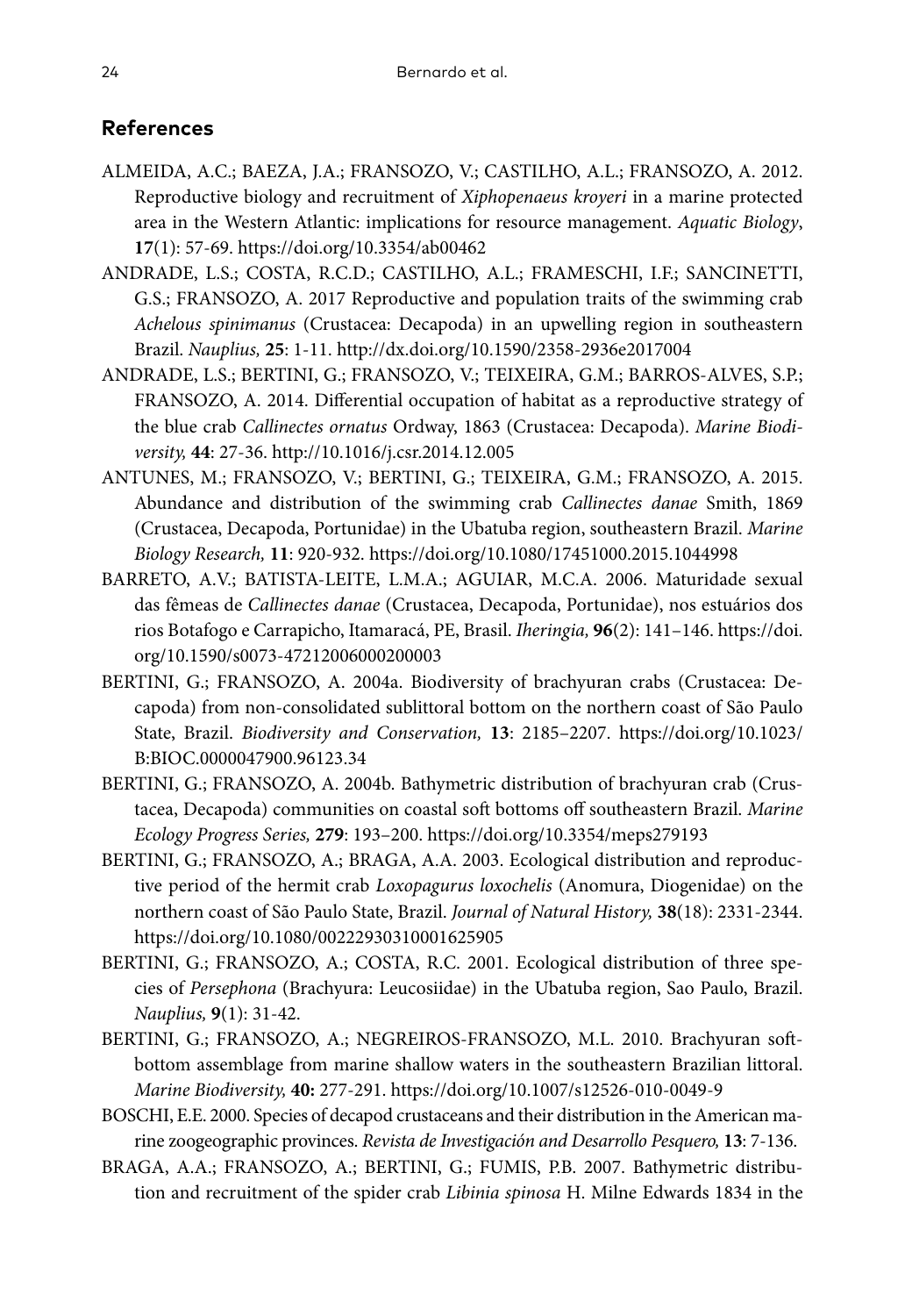Ubatuba and Caraguatatuba regions, northern coast of São Paulo, Brazil (Crustacea, Brachyura, Majoidea, Pisidae). *Senckenbergiana biológica,* **87**: 7–16.

- BRANCO, J.O.; LUNARDON-BRANCO, M.J. 2002. Ecologia trófica de *Portunus spinimanus* Latreille, 1819, na Armação do Itacoporoy, Penha, Santa Catarina. *Revista Brasileira de Zoologia,* **19**:723-729. <https://doi.org/10.1590/s0101-81752002000300009>
- DE-CARLI, B.P.; SEVERINO-RODRIGUES, E.; ROTUNDO, M.M.; MUSIELLO-FERNAN-DES, J.; ANCONA, M.C. 2016. Fecundidade e morfometria de *Achelous spinimanus* (Latreille, 1819) (Brachyura, Portunidae) capturado no litoral do estado de São Paulo, Brasil. *Boletim do Instituto de Pesca,* **40**(4): 487-495.
- FANTUCCI, M.Z.; BIAGI, R.; MEIRELES, A.L.; MANTELATTO, F.L.M. 2009. Influence of biological and environmental factors on the spatial and temporal distribution of the hermit crab *Isocheles sawayai* Forest & Saint-Laurent, 1968 (Anomura, Diogenidae). *Nauplius,* **17**(1): 37–47.
- FRANSOZO, A.; SOUZA, A.N.; RODRIGUES, G.F.B; TELLES, J.N.; FRANSOZO, V.; NE-GREIROS-FRANSOZO, M.L. 2016. Crustáceos decápodes capturados na pesca do camarão-sete-barbas no sublitoral não consolidado do litoral norte do estado de São Paulo, Brasil. *Boletim do Instituto de Pesca*, **42**(2): 369– 386. [https://doi.org/10.20950/](https://doi.org/10.20950/1678-2305.2016v42n2p369) [1678-2305.2016v42n2p369](https://doi.org/10.20950/1678-2305.2016v42n2p369)
- GUILLORY, V.A.; MCMILLEN-JACKSON, A.L.; HARTMAN, L.; PERRY, H.; FLOYD, T.; WAGNER, T.G.; GRAHAM, G. 2001. *Armadilhas de remoção de caranguejo azul e programas de remoção de armadilhas.* **Publicação da Comissão das Pescas Marinhas dos Estados do Golfo**. Mississippi, Ocean Springs, p. 13.
- HECK, JR. K.L.; COEN, L.D.; MORGAN, S.G. 2001. Pre- and post-settlement factors as determinants of juvenile blue crab *Callinectes sapidus* abundance: Results from the north-central Gulf of Mexico. *Marine Ecology Progress Series,* **222**: 163–176. [https://doi.](https://doi.org/10.3354/meps222163) [org/10.3354/meps222163](https://doi.org/10.3354/meps222163)
- HINES, A.H.; LIPCIUS, R.N.; HADDON, A.M. 1987. Population dynamics and habitat partitioning by size, sex and molt stage of blue crabs *Callinectes sapidus* in a subestuary of central Chesapeake Bay. *Marine Ecology Progress Series*, **36**: 55–64. [https://doi.](https://doi.org/10.3354/meps036055) [org/10.3354/meps036055](https://doi.org/10.3354/meps036055)
- HIROKI, K.A.N.; FRANSOZO, A.; COSTA, R.C.; CASTILHO, A.L.; SHIMIZU, R.M.; AL-MEIDA, A.C.A.; FURLAN, M. 2011. Bathymetric distribution of the shrimp *Rimapenaeus constrictus* (Stimpson, 1874) (Decapoda, Penaeidae) in two locations off the southeastern Brazilian coast. *Marine Biology Research,* **7:** 176-185. [https://doi.org/10.1080/1745](https://doi.org/10.1080/17451000.2010.489614) [1000.2010.489614](https://doi.org/10.1080/17451000.2010.489614)
- LIMA, P.A.; ANDRADE, L.S.; ALENCAR, C.E.R.D.; PEREIRA, R.T.; TEIXEIRA, G.M.; FRANSOZO, A. 2014. Two species of swimming crabs of the genus *Achelous* (Crustacea, Brachyura): environmental requirements determining the niche. *Hydrobiologia,* **727**: 197-207. <https://doi.org/10.1007/s10750-014-1803-y>
- LOPES, R.M.; KATSURAGAWA, M.; DIAS, J.F.; MONTÚ, M.A.; MUELBERT, J.H.; GOR-RI, C.; BRANDINI, P.F. 2006. Zooplankton and ichthyoplankton distribution on the southern Brazilian shelf: an overview. *Scientia Marina,* **70**(2): 189–202. [https://doi.](https://doi.org/10.3989/scimar.2006.70n2189) [org/10.3989/scimar.2006.70n2189](https://doi.org/10.3989/scimar.2006.70n2189)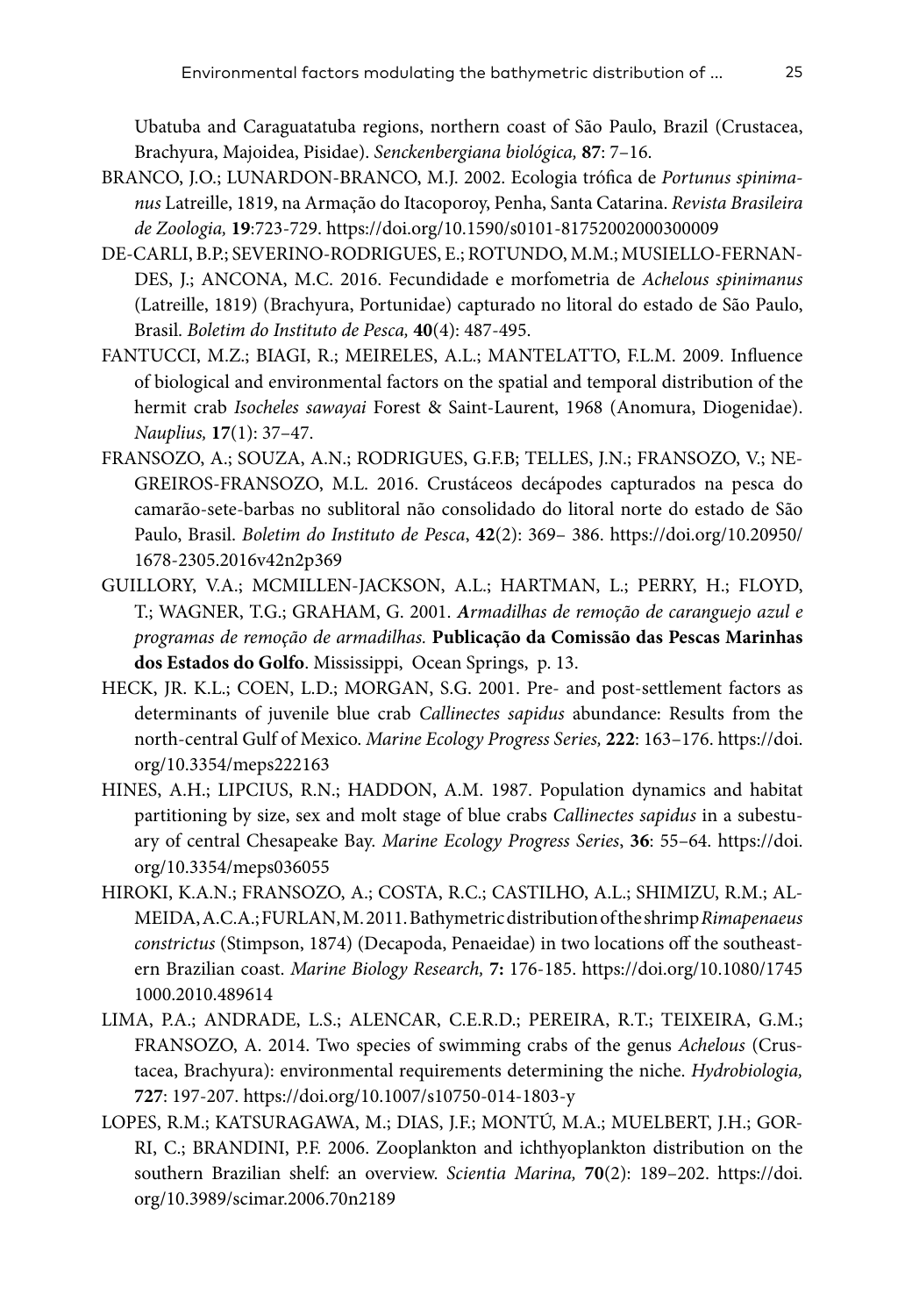- MAGLIOCCA, A.; KUTNER, A.S. 1965 Sedimentos de fundo da Enseada do Flamengo, Ubatuba, SP. *Contribuições do Instituto Oceanográfico,* **198**: 1–15.
- MAHIQUES, M.M. 1995. Dinâmica sedimentar atual nas enseadas da região de Ubatuba, Estado de São Paulo. *Boletim do Instituto Oceanográfico,* **43**: 111–122. [https://doi.](https://doi.org/10.1590/s0373-55241995000200003) [org/10.1590/s0373-55241995000200003](https://doi.org/10.1590/s0373-55241995000200003)
- MAHIQUES, M.M.; TESSLER, M.G.; FURTADO, V.V. 1998. Characterization of energy gradient in enclosed bays of Ubatuba region, South-eastern Brazil. *Estuarine, Coastal and Shelf Science,* **47**: 431–446. <https://doi.org/10.1006/ecss.1998.0368>
- MANTELATTO, F.L.M.; FRANSOZO, A.; NEGREIROS-FRANSOZO, M.L. 1995. Distribuição do caranguejo *Hepatus pudibundus* (Herbst, 1785) (Crustacea, Decapoda, Brachyura) na Enseada da Fortaleza, Ubatuba, SP, Brasil. *Boletim do Instituto Oceanográfico,* **43**(1): 51–61.<https://doi.org/10.1590/s0373-55241995000100005>
- MANTELATTO, F.L.M.; FRANSOZO, A. 1999. Characterization of the physical and chemical parameters of Ubatuba Bay, northern coast of São Paulo State, Brazil. *Revista Brasileira de Biologia,* **59:** 23-31.<https://doi.org/10.1590/s0034-71081999000100004>
- MANTELATTO, F.L.M.; BIAGI, R.; FARIA, F.C.R.; MEIRELES, A.L.; MELO, G.A.S. 2004. Checklist on brachyuran fauna (Decapoda) from infralittoral rocky/sandy bottom of Anchieta Island, São Paulo State, Brazil. *Nauplius,* **12**(2): 135-142.
- MANTELATTO, F.L.; BERNARDO, C.H.; SILVA, T.E.; BERNARDES, V.P.; COBO, V.J.; FRANSOZO, A. 2016. Composição e distribuição de crustáceos decápodos associados à pesca do camarão-sete-barbas *Xiphopenaeus kroyeri* (Heller, 1862) no litoral norte do estado de São Paulo. *Boletim do Instituto de Pesca,* **42**(2): 307-326. [https://10.20950/](https://10.20950/1678-2305.2016v42n2p307) [1678-2305.2016v42n2p307](https://10.20950/1678-2305.2016v42n2p307)
- MELO, G.A.S. 1996. *Manual de identificação dos Brachyura (caranguejos e siris) do litoral brasileiro.* São Paulo, Plêiade/FAPESP, 604 p.
- NEGREIROS-FRANSOZO, M.L.; FRANSOZO, A.; PINHEIRO, M.A.A.; MENTELATTO, F.L.M.; SANTOS, S. 1991. Caracterização física e química da Enseada de Fortaleza, Ubatuba, P. *Revista Brasileira de Geociências,* **2**(2): 114-120. [https://doi.org/10.25249/0375-](https://doi.org/10.25249/0375-7536.1991114120) [7536.1991114120](https://doi.org/10.25249/0375-7536.1991114120)
- NENADIC, O.; GREENACRE, M. 2007. Correspondence Analysis in R, with two- and three-dimensional graphics: The ca package. *Journal of statistical software.* **20**: 163–170. <https://doi.org/10.18637/jss.v020.i03>
- ODEBRECHT, C.; CASTELLO, J.P. 2001. The convergence ecosystem in the southwest Atlantic. In Coastal marine ecosystems of Latin America. *Springer Berlin Heidelberg*, 147- 165. [https://doi.org/10.1007/978-3-662-04482-7\\_12](https://doi.org/10.1007/978-3-662-04482-7_12)
- OKSANEN, J.; BLANCHET, F.G.; KINDT, R.; LEGENDRE, P.; MINCHIN, P.R.; O'HARA, R.B.; SIMPSON, G.L.; SOLYMOS, P.; HENRY, M.; STEVENS, H.; WAGNER, H. 2013. Vegan: Community Ecology Package. R package version 2.0-7. [http://CRAN.R-project.](http://CRAN.R-project.org/package=vegan) [org/package=vegan](http://CRAN.R-project.org/package=vegan)
- PIRES, A.M.S. 1992. Structure and dynamics of benthic megafauna on the continental-shelf offshore of Ubatuba, southeastern Brazil. *Marine Ecology Progress,* **86**: 63–76. [https://](https://doi.org/10.3354/meps086063) [doi.org/10.3354/meps086063](https://doi.org/10.3354/meps086063)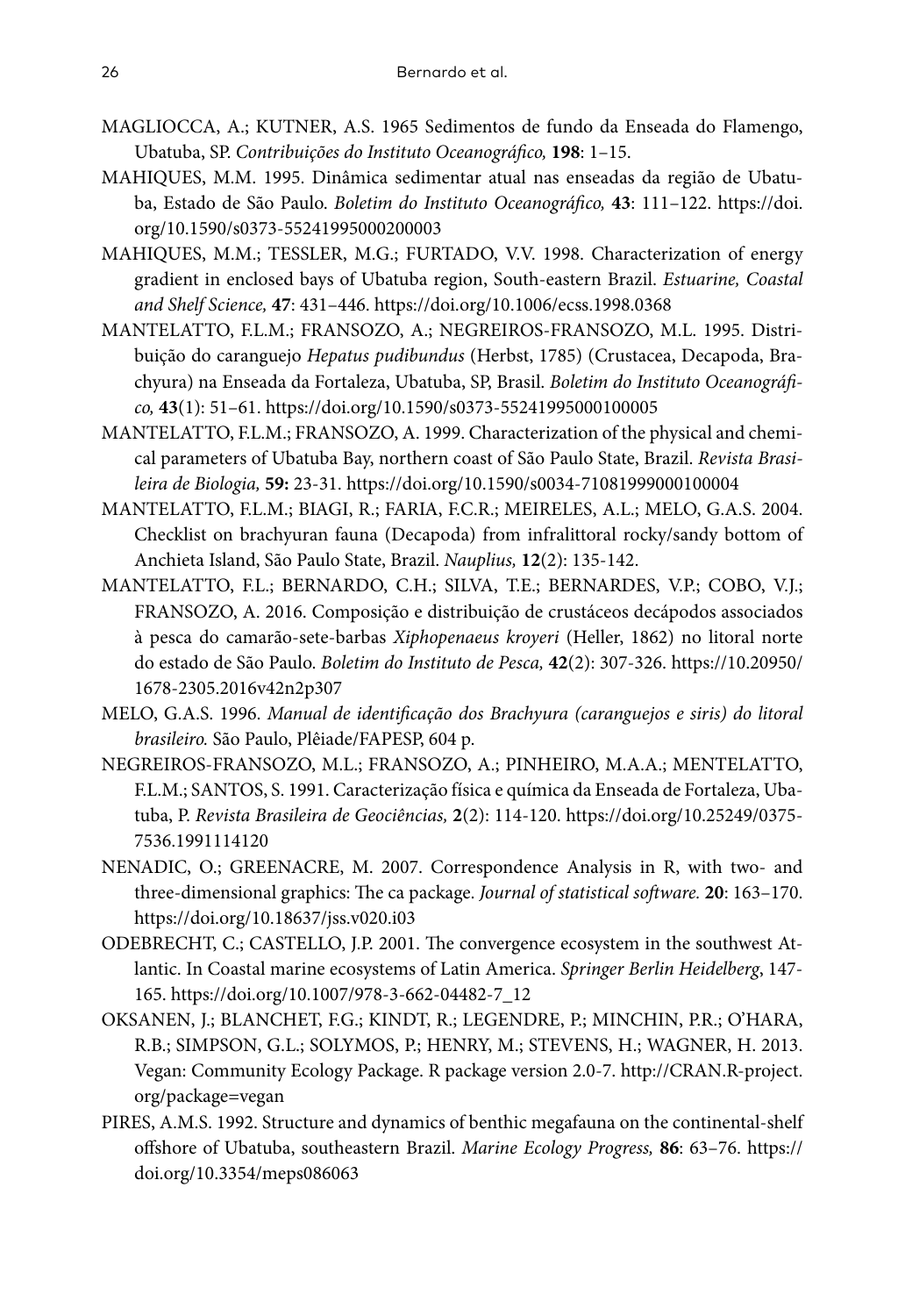- RIPOLI, L.V.; FERNANDES, J.M.; ROSA, D.D.M.; ARAUJO, C.C.V. 2007. Dinâmica populacional de *Portunus spinimanus* Latreille, 1819 (Crustacea, Portunidae) em um trecho litorâneo da Ilha do Frade, Vitória-ES. *Boletim do Instituto de Pesca,* **33**(2): 205-212.
- SANTOS, S. 2000. Influência dos fatores ambientais na abundância de *Portunus spinimanus* Latreille, 1819 (Crustacea, Brachyura, Portunidae) na enseada da Fortaleza, Ubatuba, SP. *Ciência e Natura,* **22**: 129-144.<https://doi.org/10.5902/2179460x27115>
- SANTOS, S; NEGREIROS-FRANSOZO, M.L. 1999 Reproductive cycle of the swimming crab *Portunus spinimanus* Latreille, 1819 (Crustacea, Decapoda, Brachyura) from Ubatuba, São Paulo, Brazil. *Revista brasileira de Zooogia, Curitiba,* **16**(4): 1183-1193. [https://](https://doi.org/10.1590/s0101-81751999000400025) [doi.org/10.1590/s0101-81751999000400025](https://doi.org/10.1590/s0101-81751999000400025)
- SANTOS, S.; NEGREIROS-FRANSOZO, M.L.; FRANSOZO, A. 1995. Morphometric relationships and maturation in *Portunus spinmanus* Latreille, 1819 (Crustacea, Brachyura, Portunidae). Brazilian *Journal of Biology,* **55**(4): 545-553.
- SANTOS, S.; NEGREIROS-FRANSOZO, M.L.; FRANSOZO, A. 1994. The distribution of swimming crab *Portunus spinimanus* Latreille, 1819 (Crustacea, Brachyura, Portunidae) in Fortaleza Bay, Ubatuba, SP, Brazil. *Atlântica*, **16**: 125-141.
- SHIRLEY, M.A.; HINES, A.H.; WOLCOTT, T.G. 1990. Adaptive significance of habitat selection by molting adult blue crabs *Callinectes sapidus* (Rathbun) within a subestuary of central Chesapeake Bay. *Journal of Experimental Marine Biology and Ecology,* **140**: 107-119. [https://doi.org/10.1016/0022-0981\(90\)90085-q](https://doi.org/10.1016/0022-0981(90)90085-q)
- SILVA, T.E.; ANDRADE, L.S.; FRANSOZO, V.; FREIRE, F.A.M.; FRANSOZO, A. 2018. Population parameters and distribution of *Arenaeus cribrarius* (Crustacea, Portunoidea), in southeastern brazilian coast. *Boletim do Instituto de Pesca*, **44**(1): 1-9. [https://doi.](https://doi.org/10.20950/1678-2305.2018.187) [org/10.20950/1678-2305.2018.187](https://doi.org/10.20950/1678-2305.2018.187)
- SOUSA, A.N.; BERTINI, G.; TADDEI F.G.; COSTA, R.C.; SILVA T.E.; FRANSOZO A. 2018. Modulating factors of the abundance and distribution of *Achelous spinimanus* (Latreille, 1819) (Decapoda, Portunoidea), a fishery resource, in Southeastern Brazil. *PeerJ,* **6**: e5720<https://doi.org/10.7717/peerj.5720>
- WENTWORTH, C.K. 1922. A scale of grade and class terms for clastic sediments. *Journal of Geology,* **30**: 377–392. <https://doi.org/10.1086/622910>
- WILLIAMS, A.B. 1984 *Shrimps, lobsters, and crabs of the Atlantic coast of the eastern United States, Maine to Florida.* Smithsonian Institution Press, Washington, D.C. 550 p.
- ZAR, J.H. 1996. *Biostatistical Analysis.* Fourth edition. Upper Saddle River, New Jersey, Prentice-Hall. 663 p.

## **Resumo**

# **Fatores ambientais modulando a distribuição batimétrica dos grupos demográficos de** *Achelous spinimanus* **(Crustacea)**

A distribuição espaço-temporal dos grupos demográficos (juvenis, machos e fêmeas adultas) de *Achelous spinimanus* foi analisada em relação aos fatores ambientais na região de Ubatuba. Foram realizadas as amostragens de janeiro a dezembro/2000,